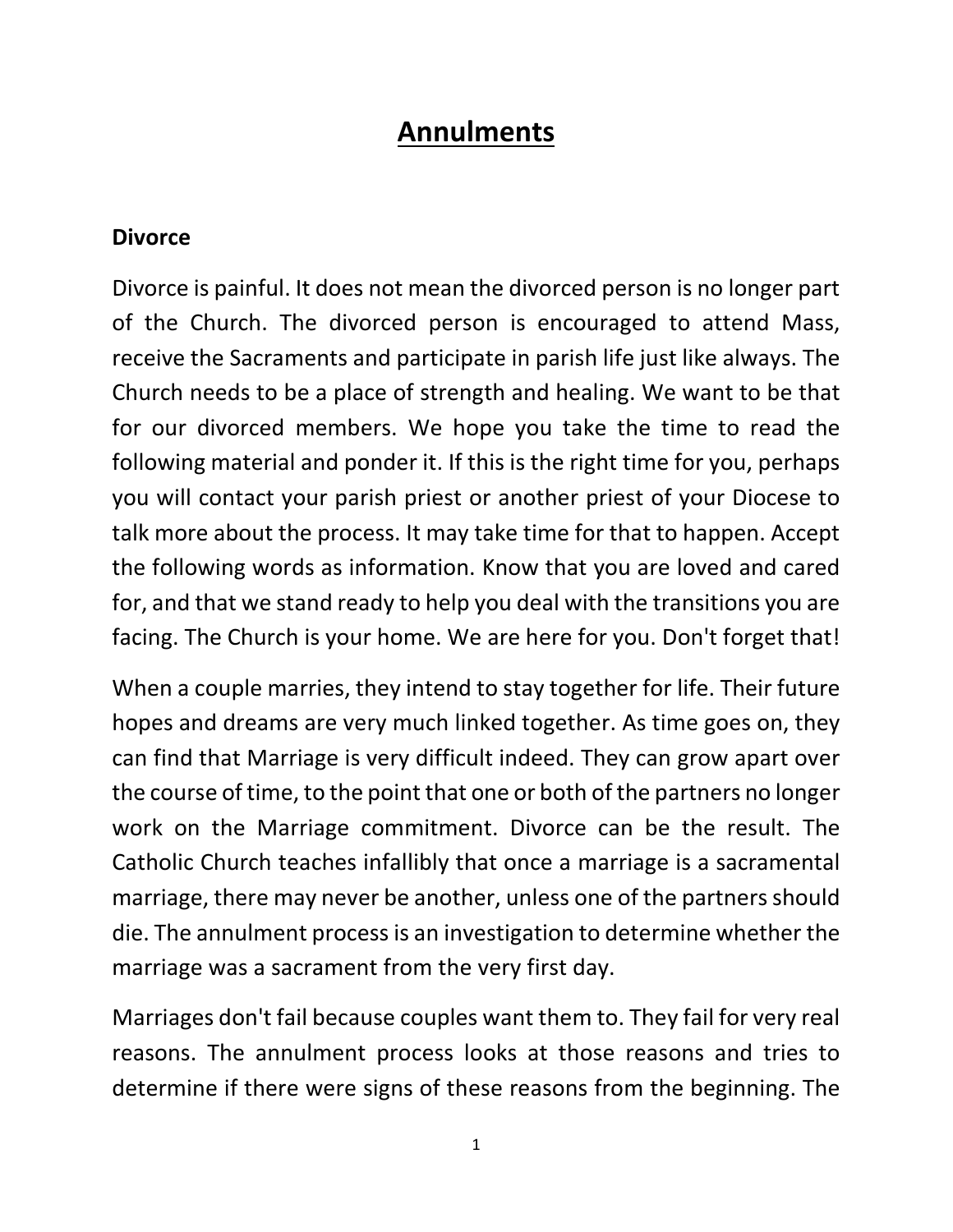Catholic Church expects certain qualities and capabilities to be present in those getting married. These need to be present in order for the marriage to be sacramental and valid in the eyes of the Catholic Church.

An annulment does not say there was never a marriage or that children born of the union are illegitimate. It simply deals with the sacramental character of the marriage. If an annulment is granted, that means the person would be free to marry within the Catholic Church. The following information is provided to help you understand some of the terms and the process into which you are asking to enter.

## **MARRIAGE**

The Catholic Church believes:

Marriage is a covenant by which a man and a woman establish between themselves a partnership of the whole of life, which is by its nature ordered toward the good of the spouses and the procreation and education of offspring; this covenant between baptized persons has been raised by Christ the Lord to the dignity of a sacrament.

# **DECLARATION OF NULLITY (Annulment)**

A declaration of nullity within the Catholic Church is a decision that a given marriage lacked one of the essential elements listed above from the beginning and was therefore not a sacramental marriage. It is a judgment that one or both of the parties did not give proper consent to marriage. This judgment is reached through a full and careful inquiry into the history of the individuals and the marriage. A marriage is presumed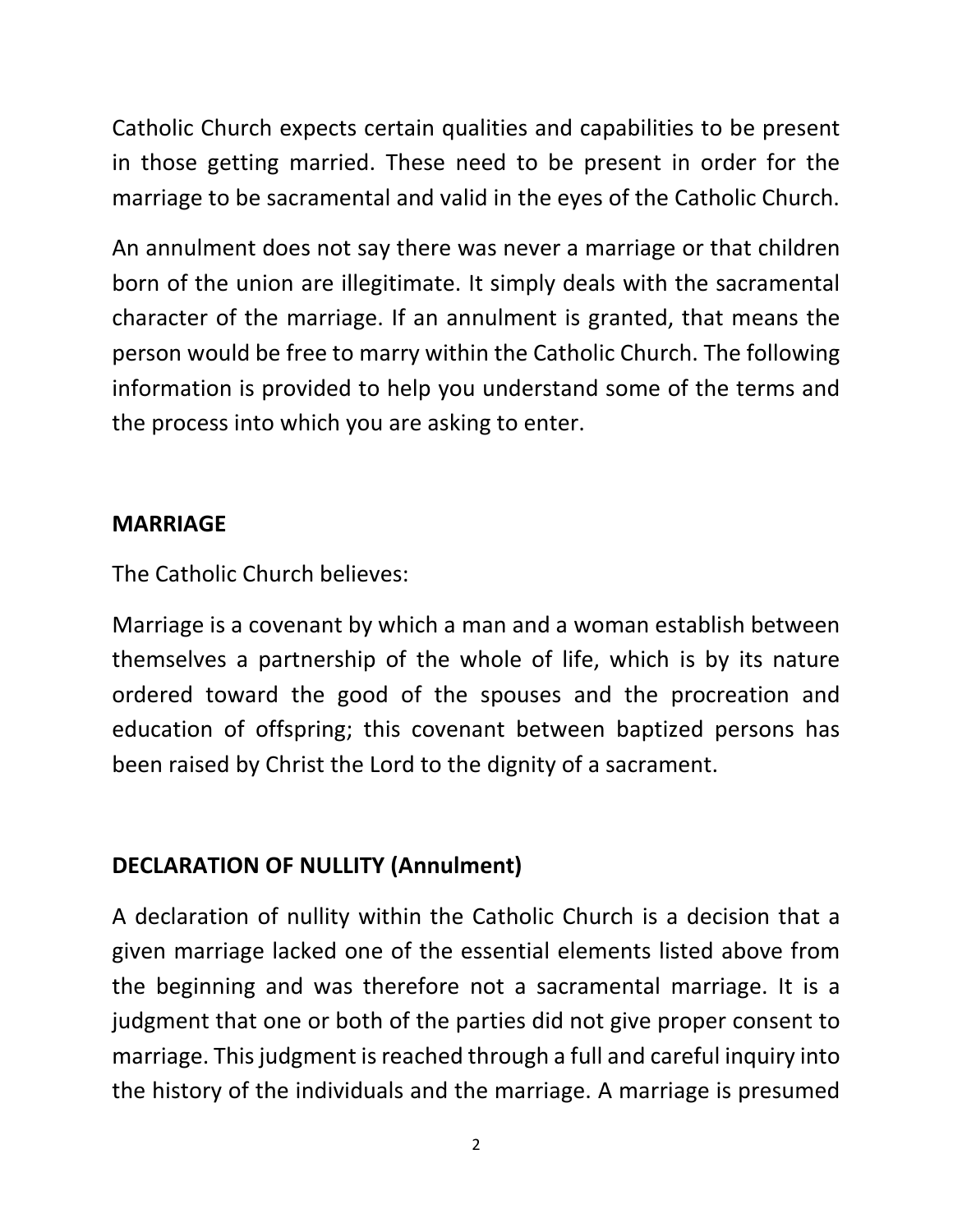to be valid unless proven otherwise. Consent refers to the words and intentions of the couple at the time of the marriage ceremony. A declaration of nullity within the Catholic Church has no effects whatsoever in civil law. It does not affect in any manner the legitimacy of children.

## **PROCEDURE**

#### **PRELIMINARY INVESTIGATION FORM**

The annulment process is most often initiated by meeting with the local parish priest or lay pastoral minister who will assist you in completing a preliminary investigation form. [A preliminary investigation form can also be requested directly from the Tribunal Office on the Diocesan website (Toledodiocese.org.)] The completed form is then sent to the Tribunal Office and the priest who is the Presiding Judge will contact you within a couple of weeks to inform you that your case has been accepted, or that further information is required. If the case is accepted you will be informed of the grounds on which the case is being tried.

## **NOTIFICATION OF FORMER SPOUSE**

[The former spouse of the person who submits a petition for a formal marriage case is known as a respondent.] Your former spouse will be notified that you have filed a petition and will be offered an opportunity to testify. It is most helpful if both parties provide testimony. However if he or she chooses not to be involved in the process, this will ordinarily not jeopardize the final decision. If at all possible, you will be expected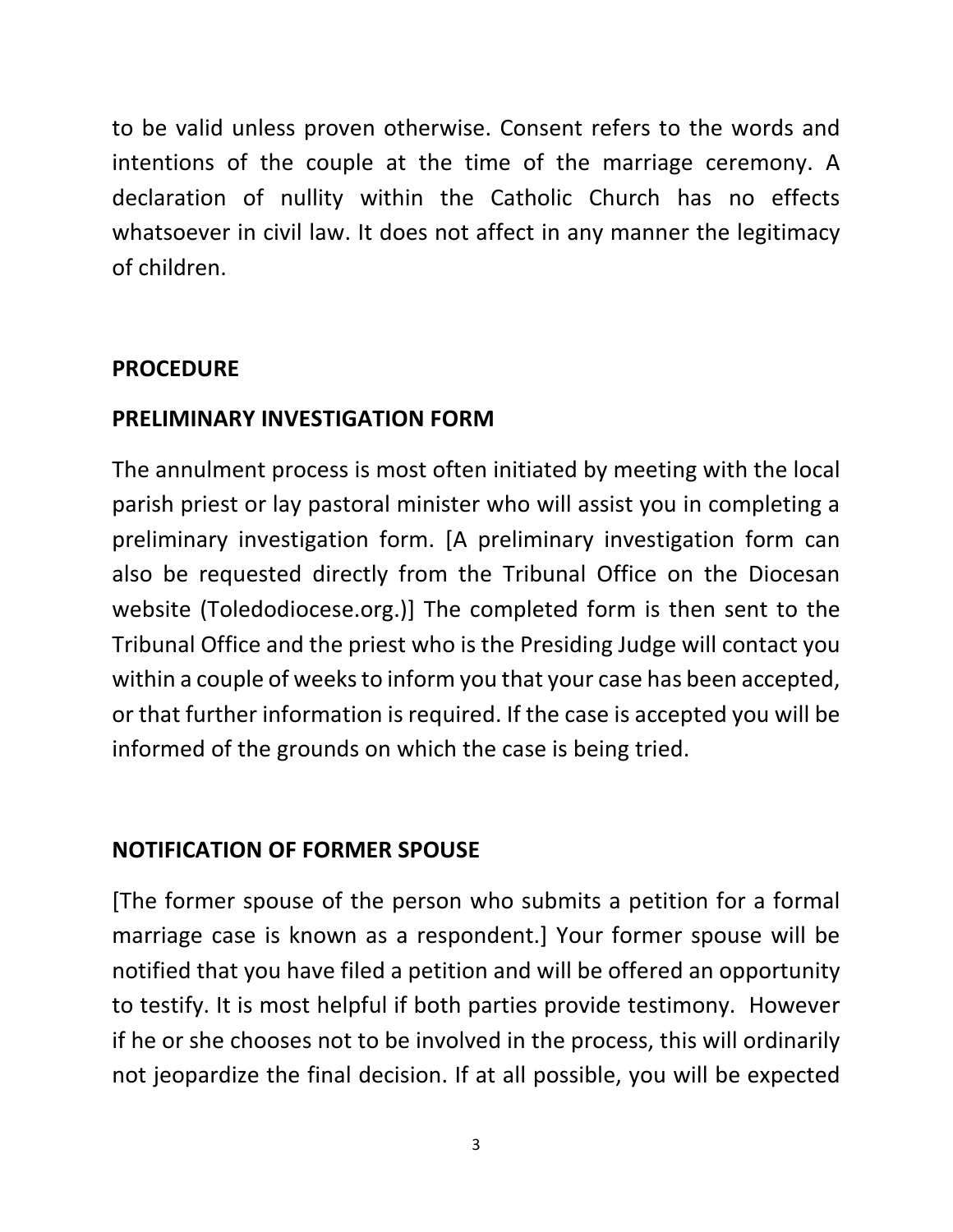to provide the name and address of your former spouse. If that is not possible, you will be asked to provide the most current information you have regarding his or her whereabouts, and an attempt will be made to locate the respondent. It is necessary that a former spouse be contacted in all cases if at all possible. Every effort must be made to give the respondent the right to participate in the process.

#### **WITNESSES**

Supporting witnesses are required. Witnesses are very important and should be selected with care. As far as possible, select witnesses who have knowledge of you, your former spouse and marriage by their personal observation. It is preferable that they knew you before the marriage and during the early years of your marriage, not only toward the end of it. It is important too that witnesses are willing to share the information they have openly, and it is important that they be able to express themselves clearly about what they saw, heard and knew. Friends and relatives are acceptable witnesses.

## **PROFESSIONAL REPORTS**

If you received counseling or other psychological services before, during or after your marriage, a report from the professional providing the service may be of help in understanding you and your marriage. Such reports would be requested only with your written permission.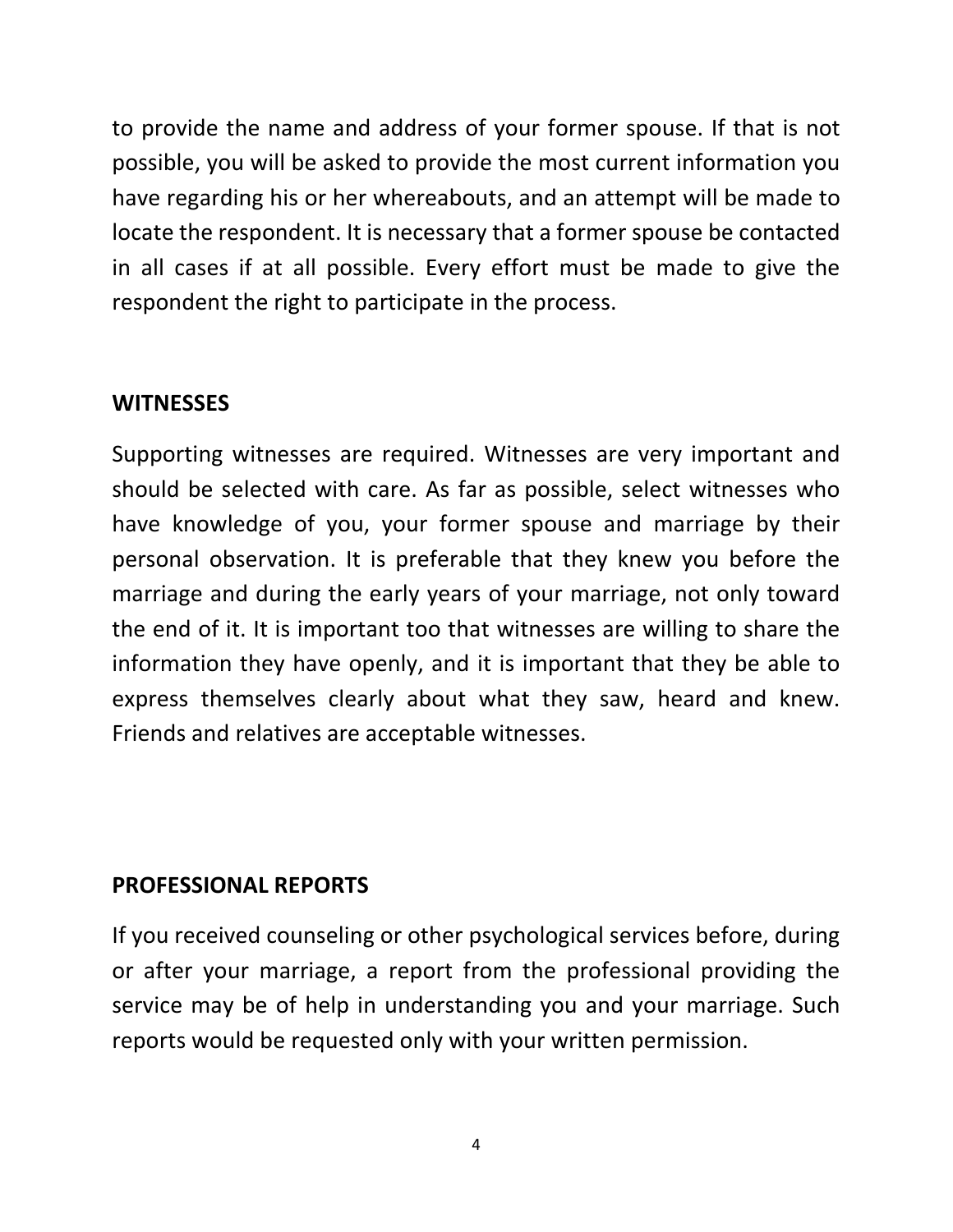#### **DECISION**

A decision from the Tribunal will be rendered as soon as possible. You will be informed of the decision, and will be offered the opportunity to review the decision.

#### **APPEAL**

Cases receiving a negative decision can be appealed by the petitioner. The ordinary Appellate Court of the diocese of La Crosse is the Archdiocese of Milwaukee. The Appellate Court must either ratify the decision of the Toledo Diocesan Tribunal or initiate a new trial.

#### **LENGTH OF TIME REQUIRED TO COMPLETE A CASE**

In some dioceses a case is completed approximately nine months from the date it is accepted by the Tribunal Office. However it may take longer if there is a delay in obtaining the necessary materials. Encourage your witnesses to answer their questions and promptly return their responses to the Tribunal.

#### **Fee**

The Diocese of Toledo Tribunal charges no fee for processing a formal annulment case. The Diocesan Tribunal is a pastoral ministry of the diocesan church and, like any other ministry, requires people who do that work and must be specially trained, office where the work can be done, utilities and insurance. Given the costs incurred for staff salaries,